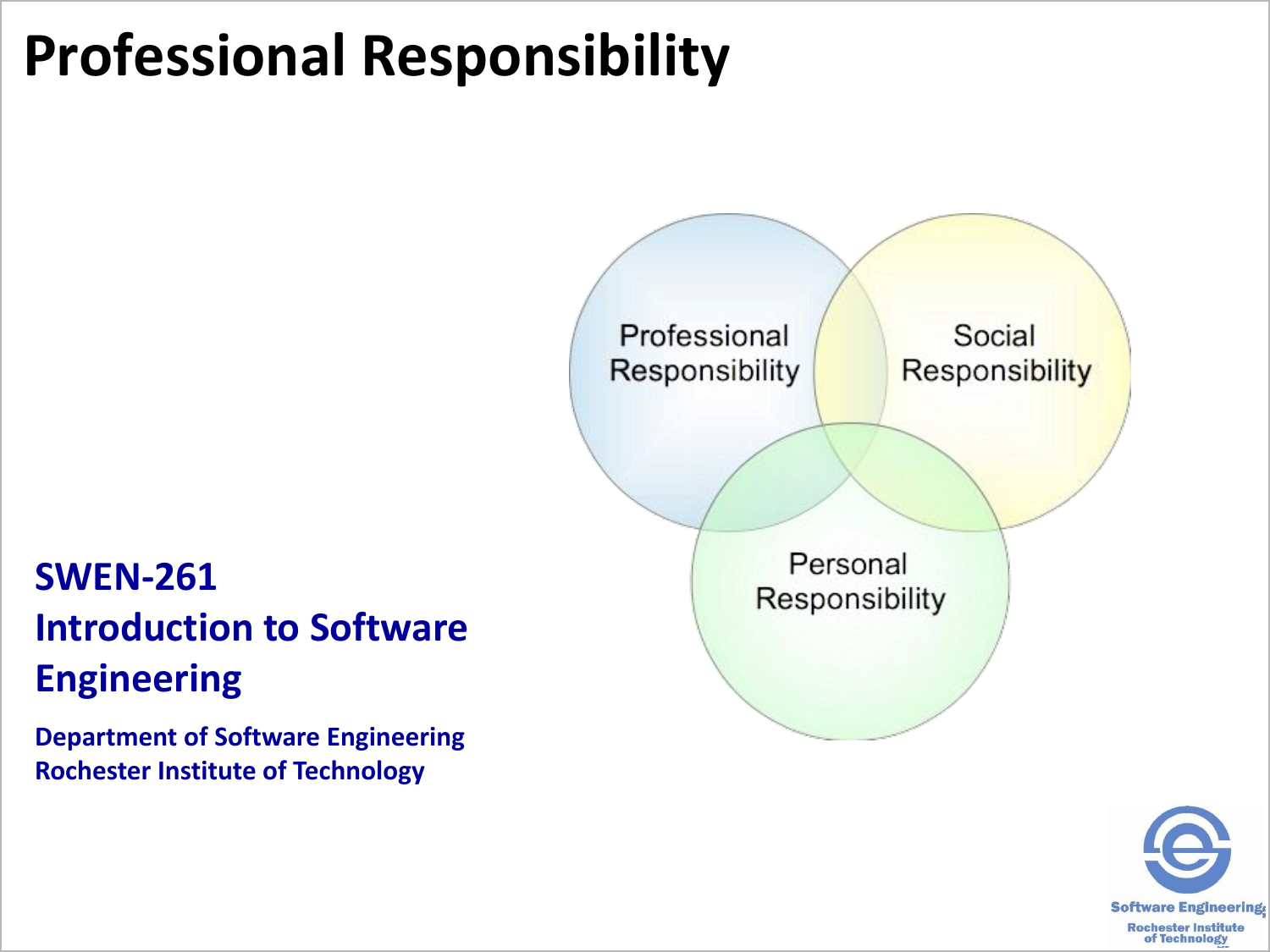#### **Agile was created out of the need for professionalism in our industry.**

*"These are disciplines, not process steps. They are promises you make; they are not tasks to follow."*

-- "Uncle" Bob Martin

- **Process** 
	- *Individuals and interactions over processes and tools*
	- *Working software over comprehensive documentation*
	- *Customer collaboration over contract negotiations*
	- *Responding to change over following a plan*
- **Design** 
	- *Adhere to architecture and design principles*
- **Teamwork & Communication** 
	- *Meet commitments to team and Product Owner*

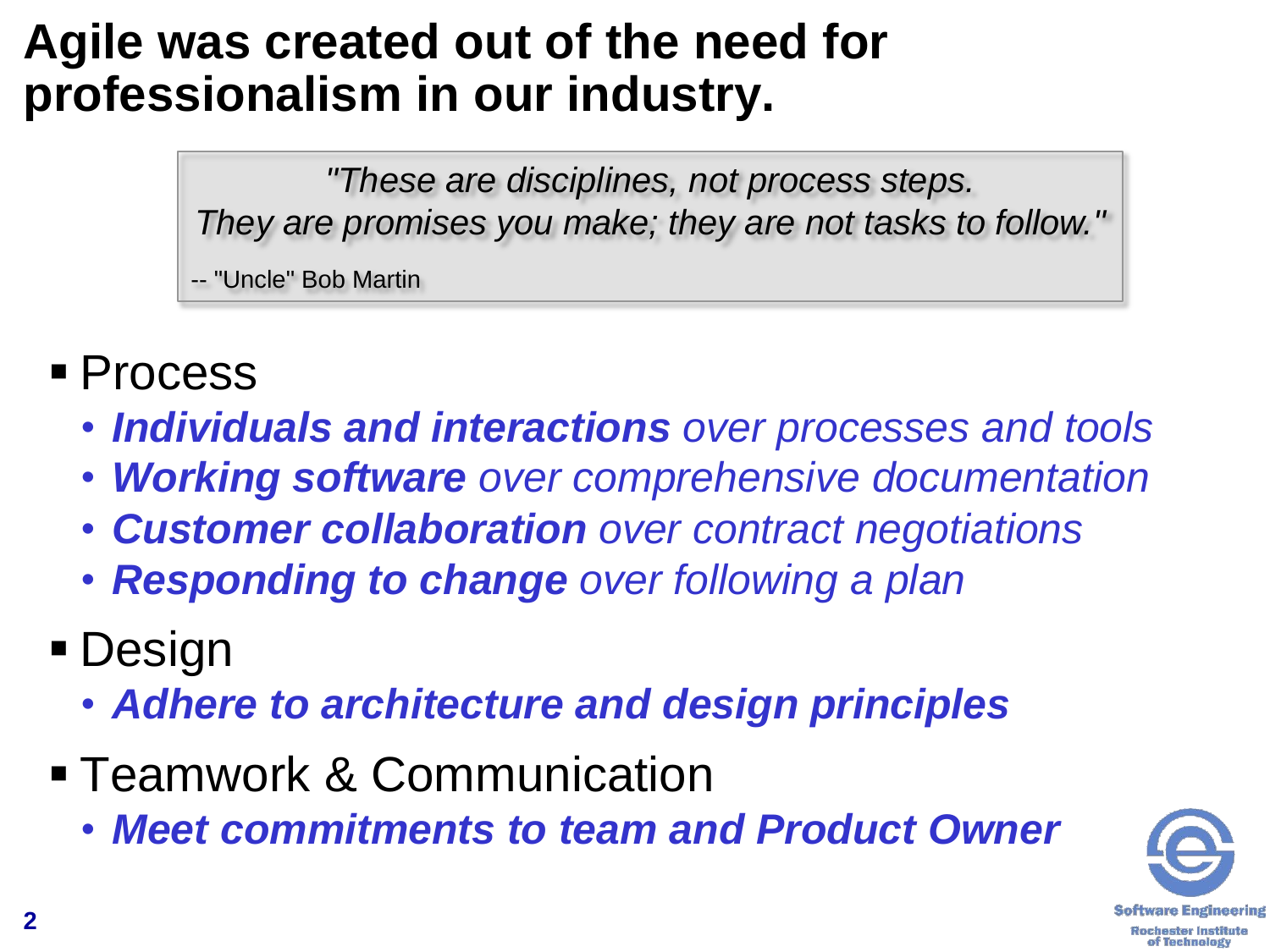#### **Our industry grows when we all share in the ever growing knowledge.**

- **Always strive to learn new techniques, tools and** methods.
- Become a team mentor.
	- *Teach by example in your code and designs*
	- *Teach by documentation*
	- *Teach team members and others face-to-face*

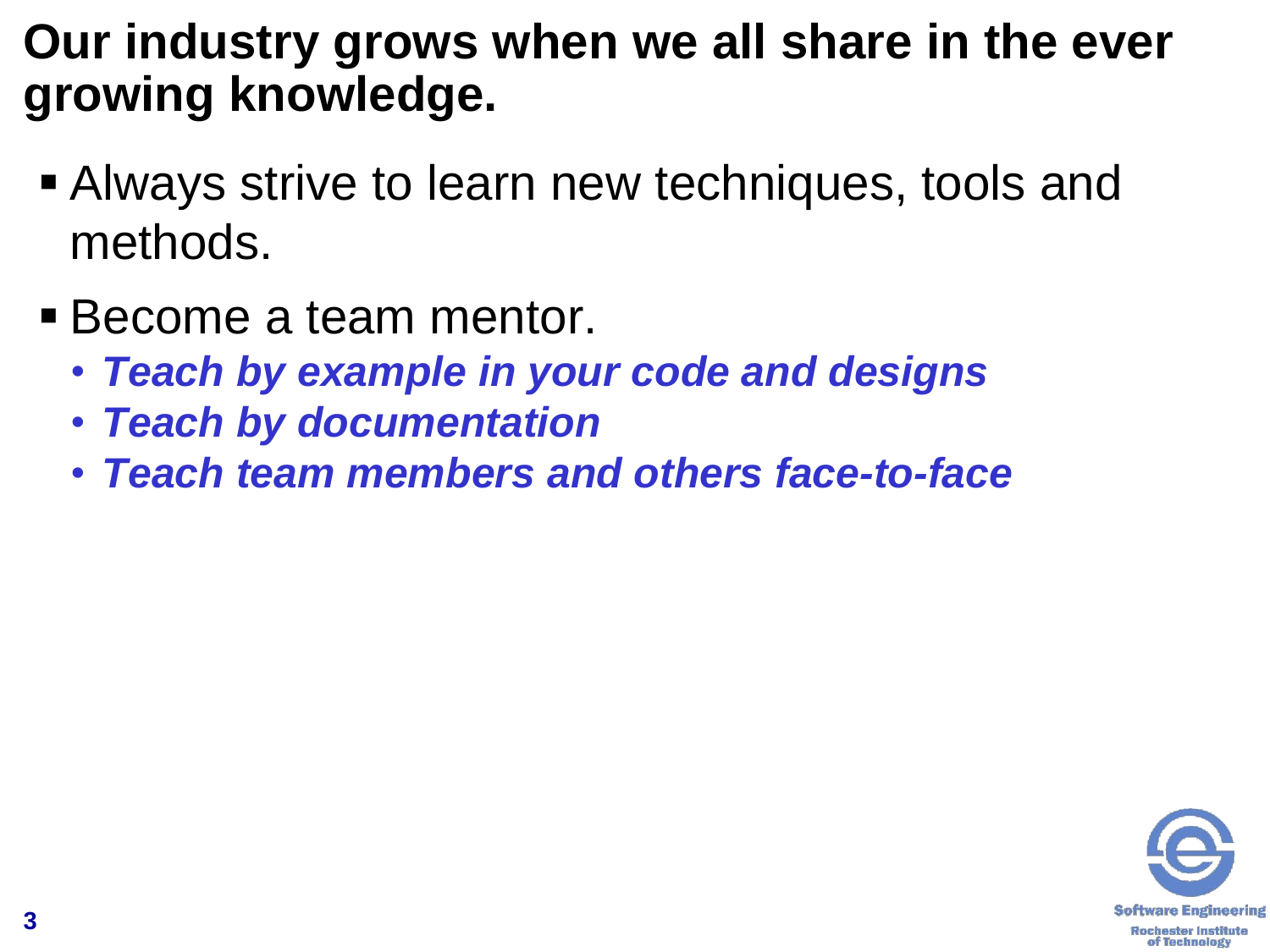#### **Like any critical industry, you must consider ethical judgments.**

- Do right by your client or employer.
- Do right by your team.
- Do right by society with the broad range of what that means for you.

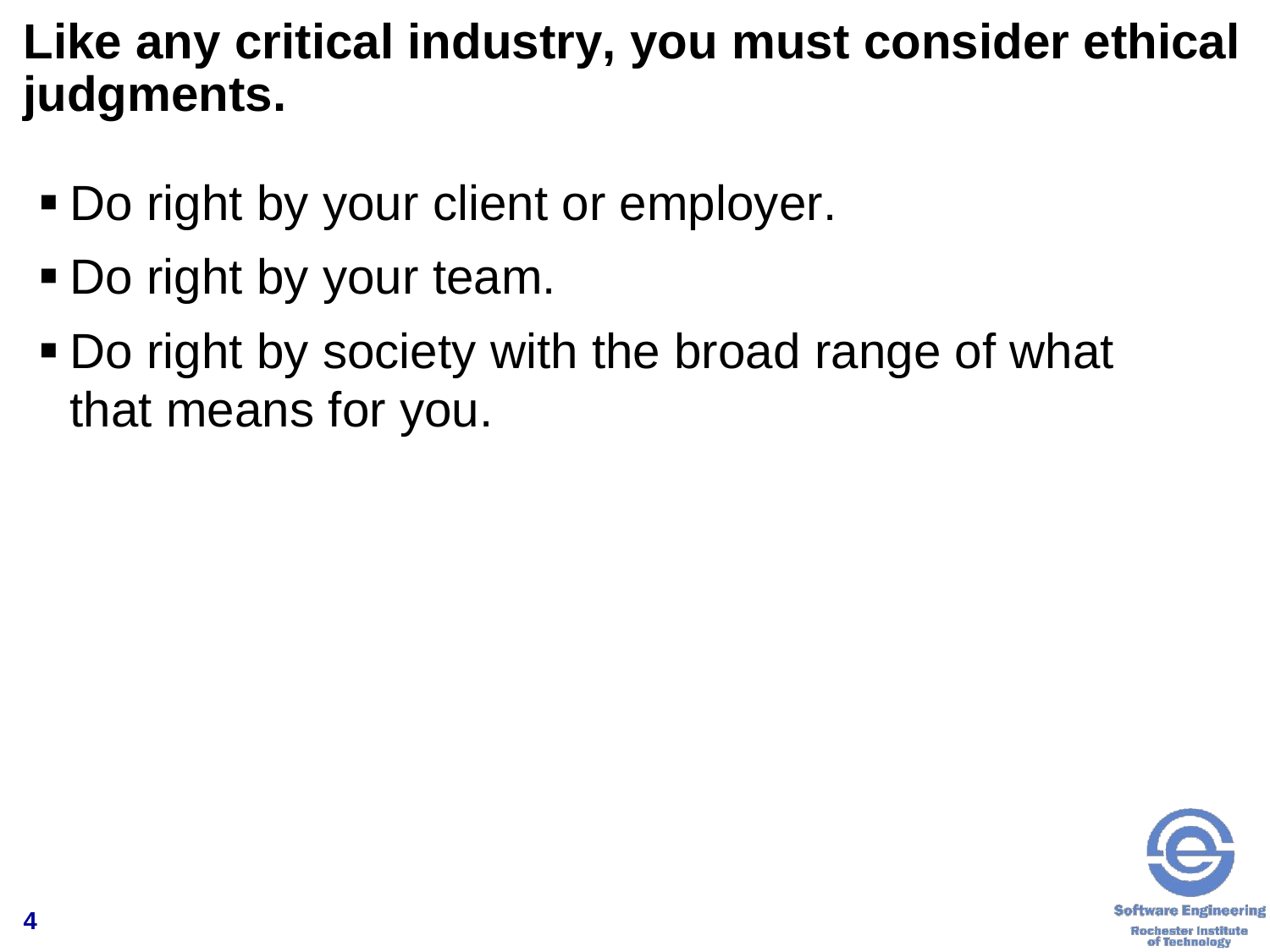### **Ultimately, it all rests on individual actions.**

- Make your actions count and do them so that you can be proud of the actions you have done.
	- *Care about your craft*
	- *Think about your work*
	- *Invest regularly in your knowledge portfolio*
	- *It's both what you say and the way you say it*
	- *Sign your work*
- Professionalism and discipline is a personal endeavor.